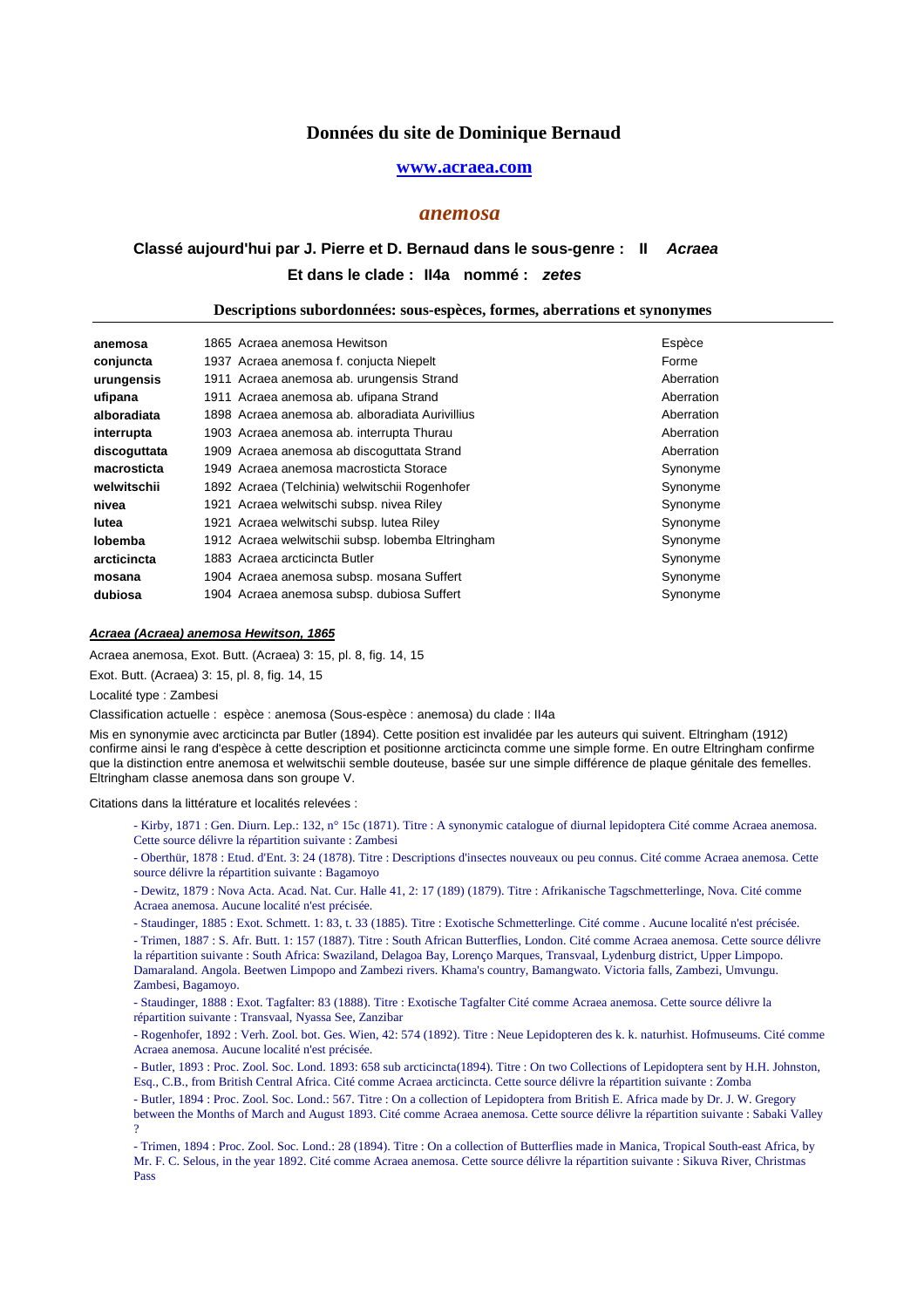#### **www.acraea.com**

- Butler, 1898 : Proc. Zool. Soc. Lond.: 401. Titre : On a collection of Lepidoptera made in British East Africa by Mr. C. S. Betton. Cité comme Acraea anemosa. Cette source délivre la répartition suivante : British East Africa: Samburu

- Butler, 1898 : Proc. Zool. Soc. Lond.: 192. Titre : On the Lepidopterous Insects collected by Mr. G. A. K. Marshall in Natal and Mashonaland in 1895 and 1897. Cité comme Acraea anemosa. Cette source délivre la répartition suivante : Gadzima, Umfuli river, Mashonaland

- Aurivillius, 1898 : Rhop. Aeth.: 91 (1898). Titre : Rhopalocera Aethiopica, Stockholm. Die Tagfalter des aethiopischen faunengebietes. Cité comme Acraea anemosa. Cette source délivre la répartition suivante : Damara-Land, Khamas Land, Transvaal, Mashuna, Swaziland, Delagoa Bay, Zambesi

- Butler, 1898 : Proc. Zool. Soc. Lond.: 54. Titre : On a collection of Lepidoptera made by Mr. F. V. Kirby, chiefly in Portuguese East Africa. Cité comme Acraea anemosa. Cette source délivre la répartition suivante : Nyakongoli, Shiringoma, Makaya district

- Pagenstecher, 1902 : Jahrb. Nass. Ver. Nat. 55: 134 (1902). Titre : Wissensch. Resultate der Reise des Freiherrn Carlo von Erlanger durch Süd-Schoa, die Galla und Somaliländer in 1900 und 1901 Cité comme Acraea anemosa. Cette source délivre la répartition suivante : Mombassa

- Marshall, 1902 : Trans. Ent. Soc. Lond.: 413 (1902) Cité comme . Aucune localité n'est précisée.

- Longstaff, 1906 : Proc. Ent. Soc. Lond.: 12 (1906) Cité comme . Aucune localité n'est précisée.

- Dixey, 1906 : Proc. Ent. Soc. Lond.: 3 (1906) Cité comme . Aucune localité n'est précisée.

- Poulton, 1908 : Trans. Ent. Soc. Lond.: 525 (1908). Titre : Description of two mimetic forms of the female of Acraea alicia, E. M. Sharpe. Cité comme . Aucune localité n'est précisée.

- Neave, 1910 : Proc. Zool. Soc. Lond.: 12 (1910). Titre : Zoological collections from Northern Rhodesia and adjacent territories: Lepidoptera Rhopalocera. Cité comme Acraea anemosa. Cette source délivre la répartition suivante : Luangwa Valley, Mchinga escarpment, Broken Hills

- Strand, 1911 : Mitt. Zool. Mus. Berl., Zool. Erg. Exp.: 279 (1911). Titre : Zoologische Ergebnisse der Expedition des Herr Hauptmann a. D. Fromm 1908/09 nach Deutsch-Ostafrika. 1. Lepidoptera Cité comme Acraea anemosa. Cette source délivre la répartition suivante : Bismarckburg (S. Tanganyika)

- Fountaine, 1911 : Trans. Ent. Soc. Lond.: 60, t. 10, f. 16a, 16b (1911). Titre : A., larva and pupa, nohara, caldarena, anemosa Cité comme . Aucune localité n'est précisée.

- Eltringham, 1912 : Trans. Ent. Soc. Lond.: 94, t. 8, f. 6, t. 16, f. 18 (1912). Titre : A monograph of the African species of the genus Acraea, Fab., with a supplement on those of the Oriental region Cité comme Acraea anemosa. Cette source délivre la répartition suivante : British East Africa, German East Africa, Rhodesia, Damaraland, Khama's Country, Zambezi R. (Victoria Falls), Portugese East Africa, Transvaal, Swaziland,

- Eltringham & Jordan, 1913 : Lepid. Cat.: 19 (1913). Titre : Lepidopterorum catalogus, Acraeidae Cité comme Acraea anemosa. Cette source délivre la répartition suivante : Damaraland, Khamas, Transvaal, Swaziland, Zambesi, Rhodesia, Port.-Ostafrika, Deutsch-Ostafrika, Brit.-Ostafrika

- Aurivillius, 1913 : Seitz, Macr. Lep., afrotropical: 281 (1913). Titre : Les Macrolépidoptères du Globe. Cité comme Acraea anemosa. Cette source délivre la répartition suivante : Pays des Damaras, Transvaal, Rhodesia, Afrique orientale portugaise, allemande et britannique.

- Rebel, 1914 : Ann. Naturh. Mus. Wien.: 232 (1914). Titre : Wissenschaftliche Ergebnisse der Expedition R. Grauer nach Zentralafrika. Cité comme Acraea anemosa. Cette source délivre la répartition suivante : Nordwestufer des Tanganyika-Sees

- Eltringham & Jordan, 1916 : Genera Insect.: 28 (1916). Titre : Genera Insectorum, Lep. Rhop., Nymph., Acraeinae Cité comme Acraea anemosa. Cette source délivre la répartition suivante : British East Africa, German East Africa, Rhodesia, Damaraland, Victoria Falls, Portugese East Africa, Transvaal

- van Someren, 1925 : J. East Afr. & Ug. Nat. Hit. Soc. 23: 132 (1925). Titre : The Butteflies of Kenya and Uganda (part II) Cité comme Acraea anemosa. Cette source délivre la répartition suivante : Coastal forests of Kenia, inland to Ukambani

- Schouteden, 1927 : Rev. Zool. Afric., 14: 309 (1926). Titre : Contribution à l'étude des Lépidoptères Rhopalocères du Katanga Cité comme Acraea anemosa. Cette source délivre la répartition suivante : Katanga: Kundelungus

- van Someren, 1939 : J. East Afr. & Ug. Nat. Hit. Soc. 1 & 2: 139 (1939). Titre : ? Cité comme Acraea anemosa. Cette source délivre la répartition suivante : Chyulu hills

- Wallace, 1952 : A Prov. Check-list: 80. Titre : A provisional check-list of the Butterflies of the Ethiopian Region Cité comme Acraea anemosa. Aucune localité n'est précisée.

- Carcasson, 1961 : J. East Afr. Nat. Hit. Soc. Suppl. n° 8: 24 (1961). Titre : The Acraea Butterflies of East Africa (Lepidoptera, Acraeidae) Cité comme Acraea anemosa. Cette source délivre la répartition suivante : Kenya (coast, Ukambani); Tanganyika

- van Son, 1963 : Trans. Mus. Mém.: 103 (1963). Titre : The Butterflies of Southern Africa. Part III. Nymphalidae: Acraeinae Cité comme Acraea anemosa. Cette source délivre la répartition suivante : Orange Free State: Bloemfontein. Natal: Zululand: Nongoma, Ndumu. Transvaal: general in bushveld districts; Swaziland. Bechuanaland: eastern and northern districts. Southern Rhodesia: general and widespread. Portuguese E. Africa: Lourenço Marques.

- Gifford, 1965 : Butt. Mal.: 79. Titre : A list of the Butterflies of Malawi Cité comme Acraea anemosa. Cette source délivre la répartition suivante : Malawi: Port Herald, Chikwawa, Mpatamanga, Ft Johnston, Mlanje, Zomba, Manchewe, N.W. lakeshore

- Kielland, 1978 : Tijdschr. v. Ent. 121 (4): 189. Titre : A provisionnal checklist of the rhopalocera of the eastern side of lake Tanganyika. Cité comme Acraea anemosa. Cette source délivre la répartition suivante : Mpanda, Kigoma, Ufipa, Chala

- D'Abrera, 1980 : Butt. Af. Région: 145. Titre : Butterflies of the Afrotropical Région (1ère édition) Cité comme Acraea anemosa. Aucune localité n'est précisée.

- Berger, 1981 : Les Papillons du Zaïre: 208. Titre : Les Papillons du Zaïre Cité comme Acraea anemosa. Aucune localité n'est précisée.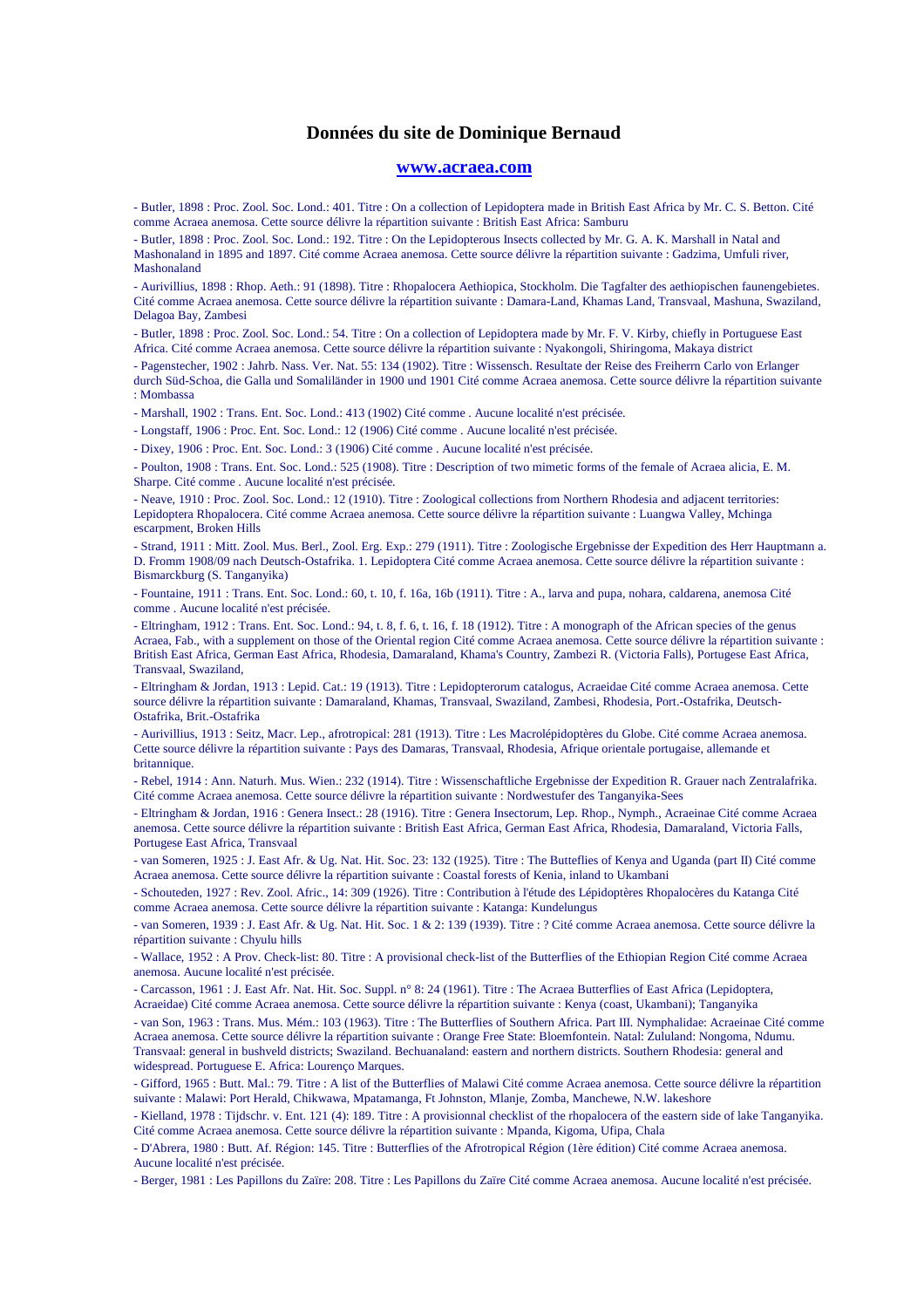#### **www.acraea.com**

- Carcasson & Ackery, 1981 : Coll. Handguide: 177. Titre : Collins handguide to the butterflies of Africa Cité comme Acraea anemosa. Aucune localité n'est précisée.

- Pierre, 1985 : Ann. Soc. Ent. Fr. (N.S.): 390. Titre : Morphologie comparée de l'appareil génital mâle des Acraeinae (Lepidoptera Nymphalidae) Cité comme Acraea anemosa. Aucune localité n'est précisée.

- Pierre, 1986 : Ann. Soc. Ent. Fr. (N.S.): 57. Titre : Morphologie comparée de l'appareil génital femelle des Acraeinae (Lepidoptera, Nymphalidae) Cité comme Acraea anemosa. Aucune localité n'est précisée.

- Kielland, 1990 : Butterflies of Tanzania: 151. Titre : Butterflies of Tanzania Cité comme Acraea anemosa. Cette source délivre la répartition suivante : From Natal and Transvaal to Bistwana, Angola, S. Zaire, Zimbabwe, Zambia, Mozambique, Tanzania, Uganda, S. Somalia and Kenya. Tanzania: Ufipa, Mpanda and Kigoma districts in the west, from Turiani in Morogoro, slopes of Image Mt. And Pugu hills to Mikumi Nat. Park in the east.

- Larsen, 1991 : Butt of Kenya: 379. Titre : The Butterflies of Kenya Cité comme Acraea anemosa. Cette source délivre la répartition suivante : From south Africa to the Kenya coast: Teita, Shimba hills, Kibwezi, Mount Sagala, Ukambani, Mrima hill, Ngao Ngao forest at top of Teita hills

- Henning, 1992 : Metamorphosis vol. 3, n° 3: 112. Titre : Phylogenetic notes on the african species of the subfamily acraeinae - Part 1 (Lepidoptera: Nymphalidae) Cité comme Acraea (Acraea) anemosa. Aucune localité n'est précisée.

- Henning, 1993 : Metamorph., 4, n° 1: 10. Titre : Phylogenetic notes on the african species of the subfamily acraeinae - Part 2 and part 3 (Lepidoptera: Nymphalidae) Cité comme Acraea (Acraea) anemosa. Aucune localité n'est précisée.

- Ackery, Smith & Vane-Wright, 1995 : Carcasson's Butt.: 231. Titre : Carcasson's African Butterflies Cité comme Acraea anemosa. Aucune localité n'est précisée.

- Bernaud & Pierre, 1996 : Lambillionea, XCVI, 2 : 404. Titre : Premiers stades d'Acraea zetes (Linné) (Lepidoptera Nymphalidae) Cité comme Acraea anemosa. Aucune localité n'est précisée.

- Pennington, 1997 : Pennington's Butterflies: 56. Titre : Pennington's Butterflies - Family Acraeidae Cité comme Acraea anemosa. Cette source délivre la répartition suivante : Nongoma in Zululand, Mkuzi dsitrict, Swaziland, Transvaal, Rhodesia, Moçambique

- Dudley, 1998 : Ramsar report. Titre : Invertebrates of the Lake Chilwa Basin Cité comme Acraea anemosa. Cette source délivre la répartition suivante : Malawi: Lake Chilwa

- D'Abrera, 1998 : Butt. Afr. Région: 176. Titre : Butterflies of the Afrotropical Région (2ème édition) Cité comme Acraea anemosa. Cette source délivre la répartition suivante : South Africa (Natal and Transvaal), to Zimbabwe, Bostwana, Mozambique, Malawi, Zambia, Shaba Province of southern Zaire, Namibia, Angola, Tanzania, Kenya coast and southern Somalia

- Timberlake, 2000 : Occ. Pub. in Biodiversity, 8: 588. Titre : Biodiversity of the Zambezi Basin Wetlands Cité comme Acraea anemosa. Cette source délivre la répartition suivante : Chobe, Caprivi, Linyanti swamps; Victoria falls; Zambie: Kariba dam, Mwinilunga area

- Heath, Newport & Hancok D., 2002 : Butt of Zambia: 39. Titre : The Butterflies of Zambia Cité comme Acraea anemosa. Cette source délivre la répartition suivante : Zambia: Ikelenge, Mufulira, Mumbwa, Lusaka, Kafue, Livingstone, Victoria falls, Kalungwishi, Lufubu river, Mbala, Mafinga mountains

- Dudley, 2004 : Nyala 16 (1): 11. Titre : A checklist of the Butterflies of Liwonde National Park, Malawi Cité comme Acraea anemosa. Cette source délivre la répartition suivante : Malawi: Liwonde nat parK

- Bernaud, Joly & Pierre, 2005 : Lambillionea, CV, 1, 2005, suppl 1: 11. Titre : Entomological mission to Malawi Cité comme Acraea anemosa. Cette source délivre la répartition suivante : Malawi: Mulanje, Chikwawa escarpment

### **Acraea (Acraea) anemosa f. conjuncta Niepelt, 1937**

Acraea anemosa f. conjucta, Festschr. E. Strand. 3: 558

Festschr. E. Strand. 3: 558

Localité type : Italienich-Somaliland

Classification actuelle : forme de l'espèce : anemosa (Sous-espèce : anemosa) du clade : II4a

Décrit comme forme. Homonyme d'ansorgei forme conjuncta Grose-Smith 1898

Citations dans la littérature et localités relevées :

- Wallace, 1952 : A Prov. Check-list: 80. Titre : A provisional check-list of the Butterflies of the Ethiopian Region Cité comme Acraea anemosa f. conjuncta. Aucune localité n'est précisée.

- Ackery, Smith & Vane-Wright, 1995 : Carcasson's Butt.: 231. Titre : Carcasson's African Butterflies Cité comme Acraea anemosa anemosa conjuncta. Aucune localité n'est précisée.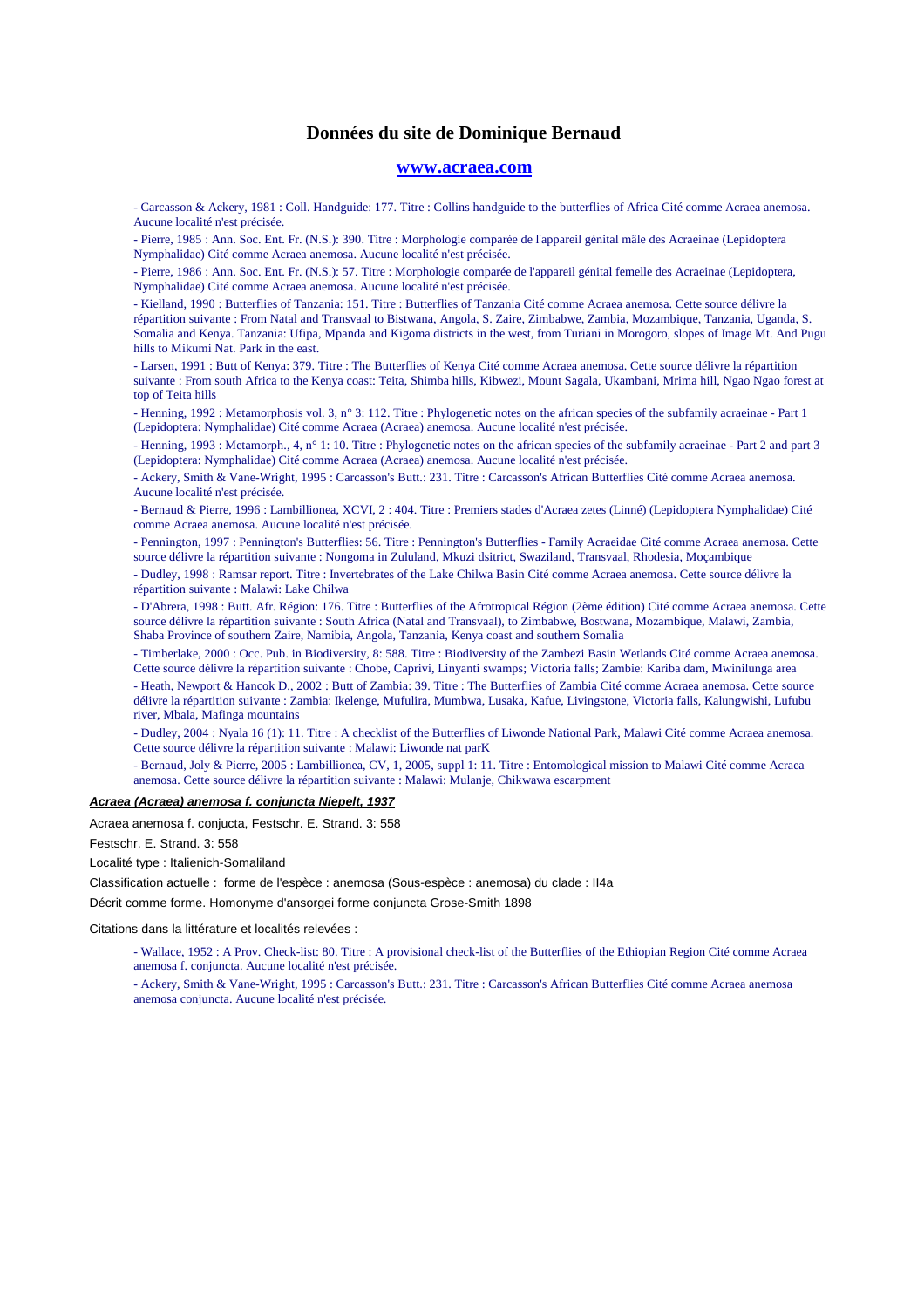#### **www.acraea.com**

### **Acraea (Acraea) anemosa ab. alboradiata Aurivillius, 1898**

Acraea anemosa ab. alboradiata, Rhop. Aeth.: 91

Rhop. Aeth.: 91

Localité type : Namibie (Damaraland), Mozambique (Zambesi) ?

Classification actuelle : variation ou aberration de l'espèce : anemosa (Sous-espèce : anemosa) du clade : II4a

Décrit sur la base de l'aberration non nommée de Trimen (S. Afr. Butt. 1, p. 158 (1887) et Proc. Zool. Soc. 1894, p. 28 (1894)). Notons que Suffert à utilisé le nom alboradiata pour décrire une subsp. de oncaea en 1904, et que de ce fait alboradiata Aurivillius devient un homonyme antérieur. Eltringham (1916) considère alboradiata comme bonne sous-espèce de welwitschii Rogenhofer qu'il classe donc dans son groupe V. Mais l'invalidation de l'espèce welwitschii mise en synonymie avec anemosa remet en cause cette position. Van Son (1963) considère alboradiata comme une simple forme.

Citations dans la littérature et localités relevées :

- Trimen, 1887 : S. Afr. Butt. 1: 158 (1887). Titre : South African Butterflies, London. Cité comme Acraea anemosa. Aucune localité n'est précisée.

- Trimen, 1894 : Proc. Zool. Soc. Lond.: 28 (1894). Titre : On a collection of Butterflies made in Manica, Tropical South-east Africa, by Mr. F. C. Selous, in the year 1892. Cité comme Acraea anemosa ab. alboradiata. Cette source délivre la répartition suivante : junction of the Chobe and Zambesi

- Eltringham, 1912 : Trans. Ent. Soc. Lond.: 97 (1912). Titre : A monograph of the African species of the genus Acraea, Fab., with a supplement on those of the Oriental region Cité comme Acraea welwitschii subsp. alboradiata. Cette source délivre la répartition suivante

: Victoria Falls

- Aurivillius, 1913 : Seitz, Macr. Lep., afrotropical: 281, t. 54c (1913). Titre : Les Macrolépidoptères du Globe. Cité comme Acraea

welwitschii f. alboradiata. Cette source délivre la répartition suivante : Zambesi; aux chutes de Victoria.

- Eltringham & Jordan, 1913 : Lepid. Cat.: 48 (1913). Titre : Lepidopterorum catalogus, Acraeidae Cité comme Acraea welwitschii subsp. alboradiata. Cette source délivre la répartition suivante : Victoria Fallen

- Eltringham & Jordan, 1916 : Genera Insect.: 28, t. 1, f. 8 (1916). Titre : Genera Insectorum, Lep. Rhop., Nymph., Acraeinae Cité comme Acraea welwitschii alboradiata. Cette source délivre la répartition suivante : Victoria Falls

- Wallace, 1952 : A Prov. Check-list: 80. Titre : A provisional check-list of the Butterflies of the Ethiopian Region Cité comme Acraea anemosa f. alboradiata. Aucune localité n'est précisée.

- van Son, 1963 : Trans. Mus. Mém.: 104 (1963). Titre : The Butterflies of Southern Africa. Part III. Nymphalidae: Acraeinae Cité comme Acraea anemosa f. alboradiata. Aucune localité n'est précisée.

- Ackery, Smith & Vane-Wright, 1995 : Carcasson's Butt.: 231. Titre : Carcasson's African Butterflies Cité comme Acraea anemosa anemosa alboradiata. Aucune localité n'est précisée.

- Pennington, 1997 : Pennington's Butterflies: 56. Titre : Pennington's Butterflies - Family Acraeidae Cité comme Acraea anemosa f. alboradiata. Aucune localité n'est précisée.

- D'Abrera, 1998 : Butt. Afr. Région: 176. Titre : Butterflies of the Afrotropical Région (2ème édition) Cité comme Acraea anemosa aldoradiata. Cette source délivre la répartition suivante : Victoria falls

- Heath, Newport & Hancok D., 2002 : Butt of Zambia: 39. Titre : The Butterflies of Zambia Cité comme Acraea anemosa forme alboradiata. Aucune localité n'est précisée.

### **Acraea (Acraea) anemosa ab. discoguttata Strand, 1909**

Acraea anemosa ab discoguttata, Ark. Für Naturg 75 (1.3): 376

Ark. Für Naturg 75 (1.3): 376

Localité type :

Classification actuelle : variation ou aberration de l'espèce : anemosa (Sous-espèce : anemosa) du clade : II4a Décrit comme aberration. Considèré comme forme de anemosa Hewitson par Eltringham (1916).

#### Citations dans la littérature et localités relevées :

- Aurivillius, 1913 : Seitz, Macr. Lep., afrotropical: 281 (1913). Titre : Les Macrolépidoptères du Globe. Cité comme Acraea anemosa ab. discoguttata. Aucune localité n'est précisée.

- Eltringham & Jordan, 1916 : Genera Insect.: 28 (1916). Titre : Genera Insectorum, Lep. Rhop., Nymph., Acraeinae Cité comme Acraea anemosa f. discoguttata. Aucune localité n'est précisée.

- Wallace, 1952 : A Prov. Check-list: 80. Titre : A provisional check-list of the Butterflies of the Ethiopian Region Cité comme Acraea anemosa f. discoguttata. Aucune localité n'est précisée.

- Ackery, Smith & Vane-Wright, 1995 : Carcasson's Butt.: 231. Titre : Carcasson's African Butterflies Cité comme Acraea anemosa anemosa discoguttata. Aucune localité n'est précisée.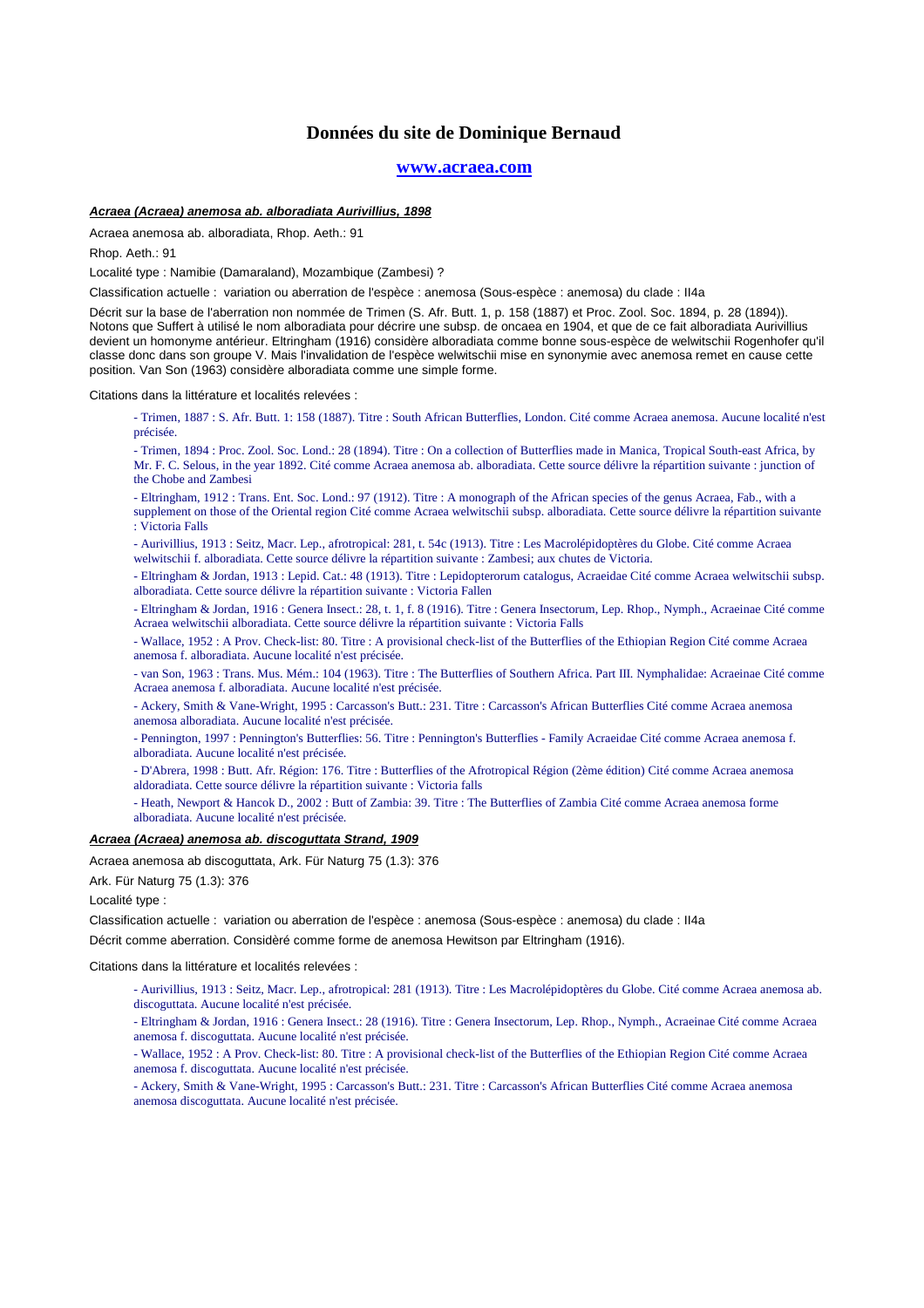#### **www.acraea.com**

### **Acraea (Acraea) anemosa ab. interrupta Thurau, 1903**

Acraea anemosa ab. interrupta, Deutsche Ent. Zeit., Berlin 45: 303

Deutsche Ent. Zeit., Berlin 45: 303

Localité type : Uganda

Classification actuelle : variation ou aberration de l'espèce : anemosa (Sous-espèce : anemosa) du clade : II4a

Considèré par Eltringham (1912-1916) comme forme valide de anemosa Hewitson.

Citations dans la littérature et localités relevées :

- Eltringham, 1912 : Trans. Ent. Soc. Lond.: 94 (1912). Titre : A monograph of the African species of the genus Acraea, Fab., with a supplement on those of the Oriental region Cité comme Acraea anemosa f. interrupta. Cette source délivre la répartition suivante : Uganda

- Aurivillius, 1913 : Seitz, Macr. Lep., afrotropical: 281 (1913). Titre : Les Macrolépidoptères du Globe. Cité comme Acraea anemosa ab. interrupta. Cette source délivre la répartition suivante : Ouganda.

- Eltringham & Jordan, 1913 : Lepid. Cat.: 19 (1913). Titre : Lepidopterorum catalogus, Acraeidae Cité comme Acraea anemosa f.

interrupta. Cette source délivre la répartition suivante : Uganda

- Eltringham & Jordan, 1916 : Genera Insect.: 28 (1916). Titre : Genera Insectorum, Lep. Rhop., Nymph., Acraeinae Cité comme Acraea anemosa f. interrupta. Cette source délivre la répartition suivante : Uganda

- van Someren, 1925 : J. East Afr. & Ug. Nat. Hit. Soc. 23: 133 (1925). Titre : The Butteflies of Kenya and Uganda (part II) Cité comme Acraea anemosa f. interrupta. Cette source délivre la répartition suivante : Uganda

- Wallace, 1952 : A Prov. Check-list: 80. Titre : A provisional check-list of the Butterflies of the Ethiopian Region Cité comme Acraea anemosa f. interrupta. Aucune localité n'est précisée.

- Howarth, 1969 : Proc. Ent. Soc. Lond. 38 (11-12): 142. Titre : Some African Nymphalidae Cité comme Acraea ansorgei f. interrupta. Cette source délivre la répartition suivante : Uganda: Ruwenzori, Mbale. Kenya: Soy, Hoey's bridge, Nandi, Mt Elgon, Kalinzu, Kiptiget, Elgeyo, Kokanjero Mts

- Ackery, Smith & Vane-Wright, 1995 : Carcasson's Butt.: 231. Titre : Carcasson's African Butterflies Cité comme Acraea anemosa anemosa interrupta. Aucune localité n'est précisée.

### **Acraea (Acraea) anemosa ab. ufipana Strand, 1911**

Acraea anemosa ab. ufipana, Mitt. Zool. Mus. Berl., Zool. Erg. Exp.: 279

Mitt. Zool. Mus. Berl., Zool. Erg. Exp.: 279

Localité type : Mwera, N. Ufipa

Classification actuelle : variation ou aberration de l'espèce : anemosa (Sous-espèce : anemosa) du clade : II4a

Considèré comme forme de anemosa Hewitson par Eltringham (1912-1916).

Citations dans la littérature et localités relevées :

- Eltringham, 1912 : Trans. Ent. Soc. Lond.: 94 (1912). Titre : A monograph of the African species of the genus Acraea, Fab., with a supplement on those of the Oriental region Cité comme Acraea anemosa f. ufipana. Cette source délivre la répartition suivante : German East Africa (Mwera), Rhodesia (Alala Plateau)
- Eltringham & Jordan, 1913 : Lepid. Cat.: 19 (1913). Titre : Lepidopterorum catalogus, Acraeidae Cité comme Acraea anemosa f. ufipana. Cette source délivre la répartition suivante : Deutsch-Ostafrika, Rhodesia
- Aurivillius, 1913 : Seitz, Macr. Lep., afrotropical: 281 (1913). Titre : Les Macrolépidoptères du Globe. Cité comme Acraea anemosa ab. ufipana. Cette source délivre la répartition suivante : Afrique orientale allemande et Rhodesia.
- Eltringham & Jordan, 1916 : Genera Insect.: 28 (1916). Titre : Genera Insectorum, Lep. Rhop., Nymph., Acraeinae Cité comme Acraea anemosa f. ufipana. Cette source délivre la répartition suivante : German East Africa, Rhodesia

- Wallace, 1952 : A Prov. Check-list: 80. Titre : A provisional check-list of the Butterflies of the Ethiopian Region Cité comme Acraea anemosa f. ufipana. Aucune localité n'est précisée.

- Ackery, Smith & Vane-Wright, 1995 : Carcasson's Butt.: 231. Titre : Carcasson's African Butterflies Cité comme Acraea anemosa anemosa ufipana. Aucune localité n'est précisée.

#### **Acraea (Acraea) anemosa ab. urungensis Strand, 1911**

Acraea anemosa ab. urungensis, Mitt. Zool. Mus. Berl., Zool. Erg. Exp.: 279

Mitt. Zool. Mus. Berl., Zool. Erg. Exp.: 279

Localité type : Kitungulu, Urungu

Classification actuelle : variation ou aberration de l'espèce : anemosa (Sous-espèce : anemosa) du clade : II4a

Considèré comme forme de anemosa Hewitson par Eltringham (1912-1916); Eltringham (1912) ajoute cependant que cette forme est difficile à distinguer de la forme lobemba Eltringham de welwitschii.

Citations dans la littérature et localités relevées :

- Eltringham, 1912 : Trans. Ent. Soc. Lond.: 94 (1912). Titre : A monograph of the African species of the genus Acraea, Fab., with a supplement on those of the Oriental region Cité comme Acraea anemosa f. urungensis. Cette source délivre la répartition suivante :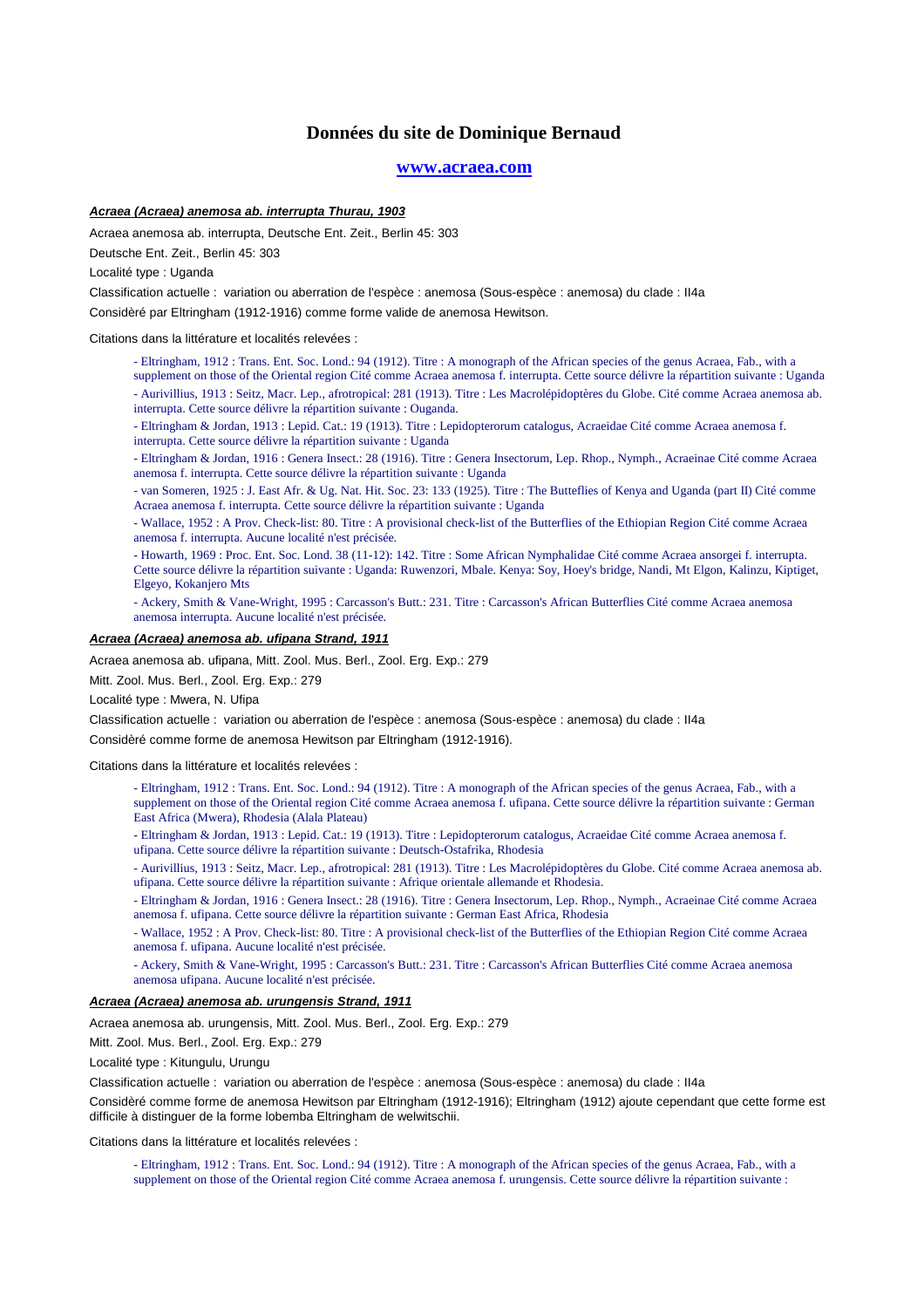#### **www.acraea.com**

German East Africa (Kitungulu)

- Aurivillius, 1913 : Seitz, Macr. Lep., afrotropical: 281 (1913). Titre : Les Macrolépidoptères du Globe. Cité comme Acraea anemosa ab. urungensis. Cette source délivre la répartition suivante : Afrique orientale allemande.

- Eltringham & Jordan, 1913 : Lepid. Cat.: 19 (1913). Titre : Lepidopterorum catalogus, Acraeidae Cité comme Acraea anemosa f. urungensis. Cette source délivre la répartition suivante : Deutsch-Ostafrika

- Eltringham & Jordan, 1916 : Genera Insect.: 28 (1916). Titre : Genera Insectorum, Lep. Rhop., Nymph., Acraeinae Cité comme Acraea anemosa f. urungensis. Cette source délivre la répartition suivante : German East Africa

- Wallace, 1952 : A Prov. Check-list: 80. Titre : A provisional check-list of the Butterflies of the Ethiopian Region Cité comme Acraea anemosa f. urungensis. Aucune localité n'est précisée.

- Ackery, Smith & Vane-Wright, 1995 : Carcasson's Butt.: 231. Titre : Carcasson's African Butterflies Cité comme Acraea anemosa anemosa urungensis. Aucune localité n'est précisée.

#### **arcticincta Butler, 1883 = Acraea (Acraea) anemosa**

Acraea arcticincta, Ann. Mag. Nat. Hist. (5), 12: 103

Ann. Mag. Nat. Hist. (5), 12: 103

Localité type : ? A revoir

Classification actuelle : synonyme de l'espèce : anemosa (Sous-espèce : anemosa) du clade : II4a

Butler (1894) met anemosa Staudinger en synonymie avec arcticincta. Considèré comme une simple variété d'anemosa Hewitson par Aurivillius (1898, 1906), ou voire même comme une aberration. Mis au rang de forme de anemosa par Eltringham (1912-1916) qui ne se distingue que par l'étroitesse de la marge de l'aile postérieure.

Citations dans la littérature et localités relevées :

- Butler, 1893 : Proc. Zool. Soc. Lond. 1893: 658 (1894). Titre : On two Collections of Lepidoptera sent by H.H. Johnston, Esq., C.B., from British Central Africa. Cité comme Acraea arcticincta. Cette source délivre la répartition suivante : Zomba

- Aurivillius, 1898 : Rhop. Aeth.: 91 (1898). Titre : Rhopalocera Aethiopica, Stockholm. Die Tagfalter des aethiopischen faunengebietes. Cité comme Acraea anemosa var. (et ab.?) arcticincta. Cette source délivre la répartition suivante : Nyassa See, Victoria Nyanza, Sabaki Fluss

- Aurivillius, 1910 : Sjöstedt's Exp. Kilimandj. Lep.: 3 (1910). Titre : Wissenschaftliche Ergebnisse der Schwedischen Zoologischen Expedition nach dem Kilimandjaro, dem Meru und den umgebenden Massaisteppen, Deutsch-Ostafrikas 1905-1906 unter Leitung von Prof. Dr. Yngve Sjöstedt. Lepidoptera, Stockholm. Cité comme Acraea anemosa var. arcticincta. Cette source délivre la répartition suivante : Usambara: Mombo

- Eltringham, 1912 : Trans. Ent. Soc. Lond.: 94 (1912). Titre : A monograph of the African species of the genus Acraea, Fab., with a supplement on those of the Oriental region Cité comme Acraea anemosa f. arcticincta. Aucune localité n'est précisée.

- Aurivillius, 1913 : Seitz, Macr. Lep., afrotropical: 281, t. 54c (1913). Titre : Les Macrolépidoptères du Globe. Cité comme Acraea anemosa f. arcticincta. Aucune localité n'est précisée.

- Eltringham & Jordan, 1913 : Lepid. Cat.: 19 (1913). Titre : Lepidopterorum catalogus, Acraeidae Cité comme Acraea anemosa f. arcticincta. Aucune localité n'est précisée.

- Eltringham & Jordan, 1916 : Genera Insect.: 28 (1916). Titre : Genera Insectorum, Lep. Rhop., Nymph., Acraeinae Cité comme Acraea anemosa f. arcticincta. Aucune localité n'est précisée.

- Schouteden, 1919 : Rev. Zool. Afr., 6: 150 (1919). Titre : La faune des Acraeidés du Congo Belge Cité comme Acraea anemosa f. arcticincta. Cette source délivre la répartition suivante : Congo Belge (kapiri)

- Schouteden, 1927 : Rev. Zool. Afric., 14: 309 (1926). Titre : Contribution à l'étude des Lépidoptères Rhopalocères du Katanga Cité comme Acraea anemosa f. arcticincta. Cette source délivre la répartition suivante : Katanga: Kundelungus, Kapiri

- Wallace, 1952 : A Prov. Check-list: 80. Titre : A provisional check-list of the Butterflies of the Ethiopian Region Cité comme Acraea anemosa f. arcticincta. Aucune localité n'est précisée.

- van Son, 1963 : Trans. Mus. Mém.: 103 (1963). Titre : The Butterflies of Southern Africa. Part III. Nymphalidae: Acraeinae Cité comme Acraea anemosa f. arcticincta. Aucune localité n'est précisée.

- Gifford, 1965 : Butt. Mal.: 80. Titre : A list of the Butterflies of Malawi Cité comme Acraea anemosa f. arcticincta. Aucune localité n'est précisée.

- Ackery, Smith & Vane-Wright, 1995 : Carcasson's Butt.: 231. Titre : Carcasson's African Butterflies Cité comme Acraea anemosa anemosa arcticincta. Aucune localité n'est précisée.

- Pennington, 1997 : Pennington's Butterflies: 56. Titre : Pennington's Butterflies - Family Acraeidae Cité comme Acraea anemosa f. arcticincta. Aucune localité n'est précisée.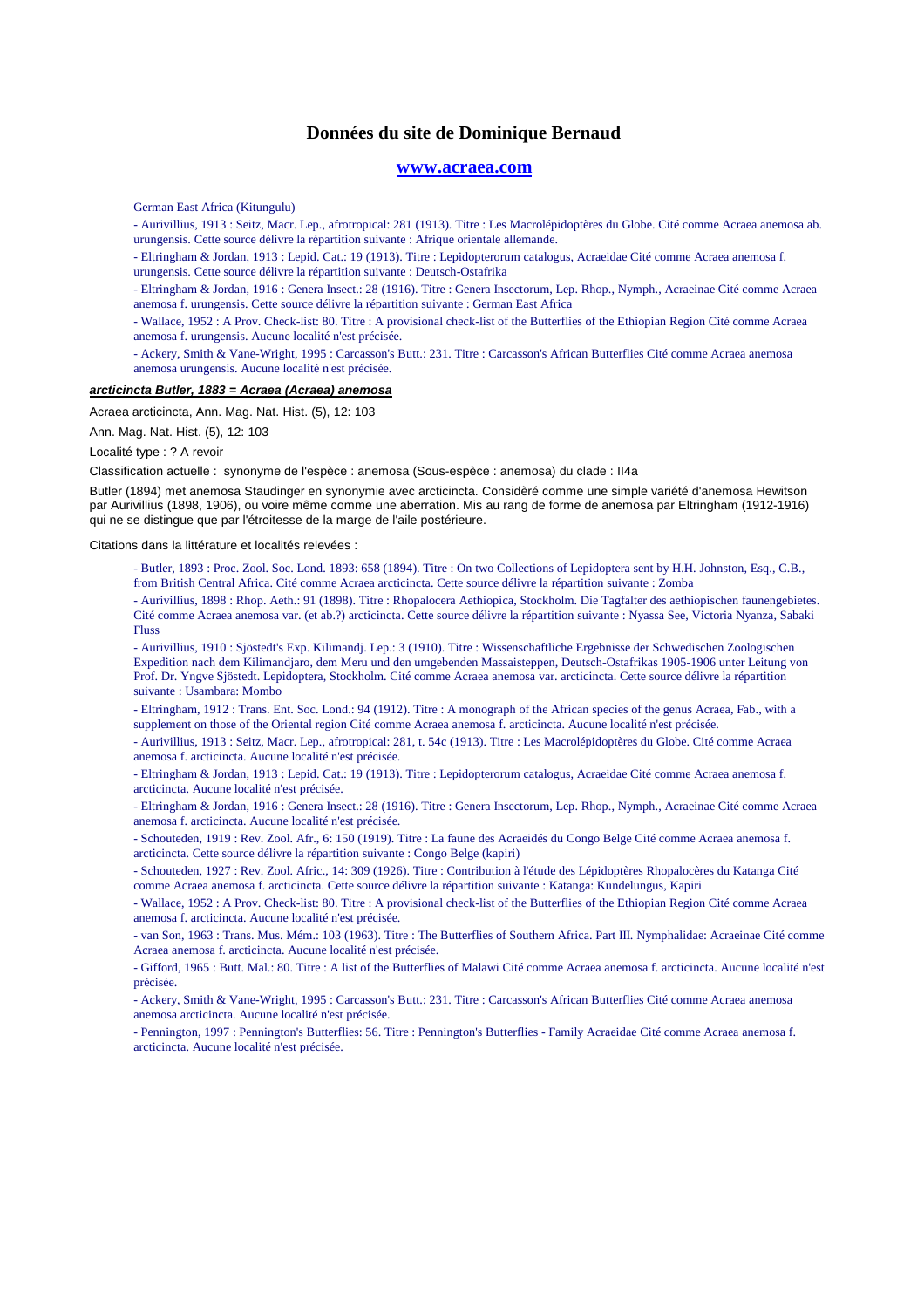#### **www.acraea.com**

### **dubiosa Suffert, 1904 = Acraea (Acraea) anemosa**

Acraea anemosa subsp. dubiosa, Iris, 17: 20

Iris, 17: 20

Localité type : Tanga

Classification actuelle : synonyme de l'espèce : anemosa (Sous-espèce : anemosa) du clade : II4a

Considèré comme simple forme de anemosa Hewitson par Eltringham (1912-1916).

Citations dans la littérature et localités relevées :

- Eltringham, 1912 : Trans. Ent. Soc. Lond.: 94 (1912). Titre : A monograph of the African species of the genus Acraea, Fab., with a supplement on those of the Oriental region Cité comme Acraea anemosa f. dubiosa. Cette source délivre la répartition suivante : British East Africa (Mombasa), German East Africa (Tanga)
- Aurivillius, 1913 : Seitz, Macr. Lep., afrotropical: 281 (1913). Titre : Les Macrolépidoptères du Globe. Cité comme Acraea anemosa ab. dubiosa. Cette source délivre la répartition suivante : Afrique orientale allemande et britannique.
- Eltringham & Jordan, 1913 : Lepid. Cat.: 19 (1913). Titre : Lepidopterorum catalogus, Acraeidae Cité comme Acraea anemosa f. dubiosa. Cette source délivre la répartition suivante : Brit.-Ostafrika, Deutsch-Ostafrika
- Eltringham & Jordan, 1916 : Genera Insect.: 28 (1916). Titre : Genera Insectorum, Lep. Rhop., Nymph., Acraeinae Cité comme Acraea anemosa f. dubiosa. Cette source délivre la répartition suivante : British East Africa, German East Africa
- van Someren, 1925 : J. East Afr. & Ug. Nat. Hit. Soc. 23: 133 (1925). Titre : The Butteflies of Kenya and Uganda (part II) Cité comme Acraea anemosa f. dubiosa. Aucune localité n'est précisée.
- Wallace, 1952 : A Prov. Check-list: 80. Titre : A provisional check-list of the Butterflies of the Ethiopian Region Cité comme Acraea anemosa f. dubiosa. Aucune localité n'est précisée.
- van Son, 1963 : Trans. Mus. Mém.: 104 (1963). Titre : The Butterflies of Southern Africa. Part III. Nymphalidae: Acraeinae Cité comme Acraea anemosa f. dubiosa. Aucune localité n'est précisée.
- Ackery, Smith & Vane-Wright, 1995 : Carcasson's Butt.: 231. Titre : Carcasson's African Butterflies Cité comme Acraea anemosa anemosa dubiosa. Aucune localité n'est précisée.

#### **lobemba Eltringham, 1912 = Acraea (Acraea) anemosa**

Acraea welwitschii subsp. lobemba, Trans. Ent. Soc. Lond.: 99

Trans. Ent. Soc. Lond.: 99

Localité type : L. Bangweolo; Lualaba river.

Classification actuelle : synonyme de l'espèce : anemosa (Sous-espèce : anemosa) du clade : II4a

Décrit comme sous-espèce de welwitschii par Eltringham, alors qu'il met en doute le statut de welwitschii, et qu'il précise que la forme urungensis Strand de anemosa en est difficilement distincte? Statut conservé comme tel dans son catalogue de 1916. Carcasson (1961) place lobemba comme une sous-espèce de anemosa.

Citations dans la littérature et localités relevées :

- Aurivillius, 1913 : Seitz, Macr. Lep., afrotropical: 282, t. 54c (1913). Titre : Les Macrolépidoptères du Globe. Cité comme Acraea welwitschii lobemba. Cette source délivre la répartition suivante : Rhodesia septentrionale. et Région Sud du Congo.
- Eltringham & Jordan, 1913 : Lepid. Cat.: 48 (1913). Titre : Lepidopterorum catalogus, Acraeidae Cité comme Acraea welwitschii subsp. lobemba. Cette source délivre la répartition suivante : Bangweolo See
- Eltringham & Jordan, 1916 : Genera Insect.: 29 (1916). Titre : Genera Insectorum, Lep. Rhop., Nymph., Acraeinae Cité comme Acraea welwitschii lobemba. Cette source délivre la répartition suivante : L. Bangweolo
- Schouteden, 1919 : Rev. Zool. Afr., 6: 150 (1919). Titre : La faune des Acraeidés du Congo Belge Cité comme Acraea welwitschi lobembae. Cette source délivre la répartition suivante : Congo Belge (lac Bangweolo)
- Wallace, 1952 : A Prov. Check-list: 80. Titre : A provisional check-list of the Butterflies of the Ethiopian Region Cité comme Acraea welwitschii lobemba. Aucune localité n'est précisée.
- Overlaet, 1955 : Exp. parc Nat. Up.: 84 (1955). Titre : Exploration du Parc National de l'Upemba (mission de Witte). Cité comme Acraea welwitschi lobemba. Cette source délivre la répartition suivante : Kaswabilenga, Kanonga, Munoi, Kilwezi (parc national de l'Upemba)
- Carcasson, 1961 : J. East Afr. Nat. Hit. Soc. Suppl. n° 8: 24 (1961). Titre : The Acraea Butterflies of East Africa (Lepidoptera, Acraeidae) Cité comme Acraea anemosa ssp. lobemba. Cette source délivre la répartition suivante : Rhodesia (nord: from Lake Meru and Bangweolu), Tanganyika (sud est, Kalmabo falls, southern end of lake Tanganyika)

- Berger, 1981 : Les Papillons du Zaïre: 209. Titre : Les Papillons du Zaïre Cité comme Acraea anemosa lobemba. Aucune localité n'est précisée.

- Ackery, Smith & Vane-Wright, 1995 : Carcasson's Butt.: 231. Titre : Carcasson's African Butterflies Cité comme Acraea anemosa anemosa lobemba. Aucune localité n'est précisée.

- D'Abrera, 1998 : Butt. Afr. Région: 176. Titre : Butterflies of the Afrotropical Région (2ème édition) Cité comme Acraea anemosa lobemba. Cette source délivre la répartition suivante : Southern tip of L. Tanganyika
- Heath, Newport & Hancok D., 2002 : Butt of Zambia: 39. Titre : The Butterflies of Zambia Cité comme Acraea anemosa forme lobemba. Aucune localité n'est précisée.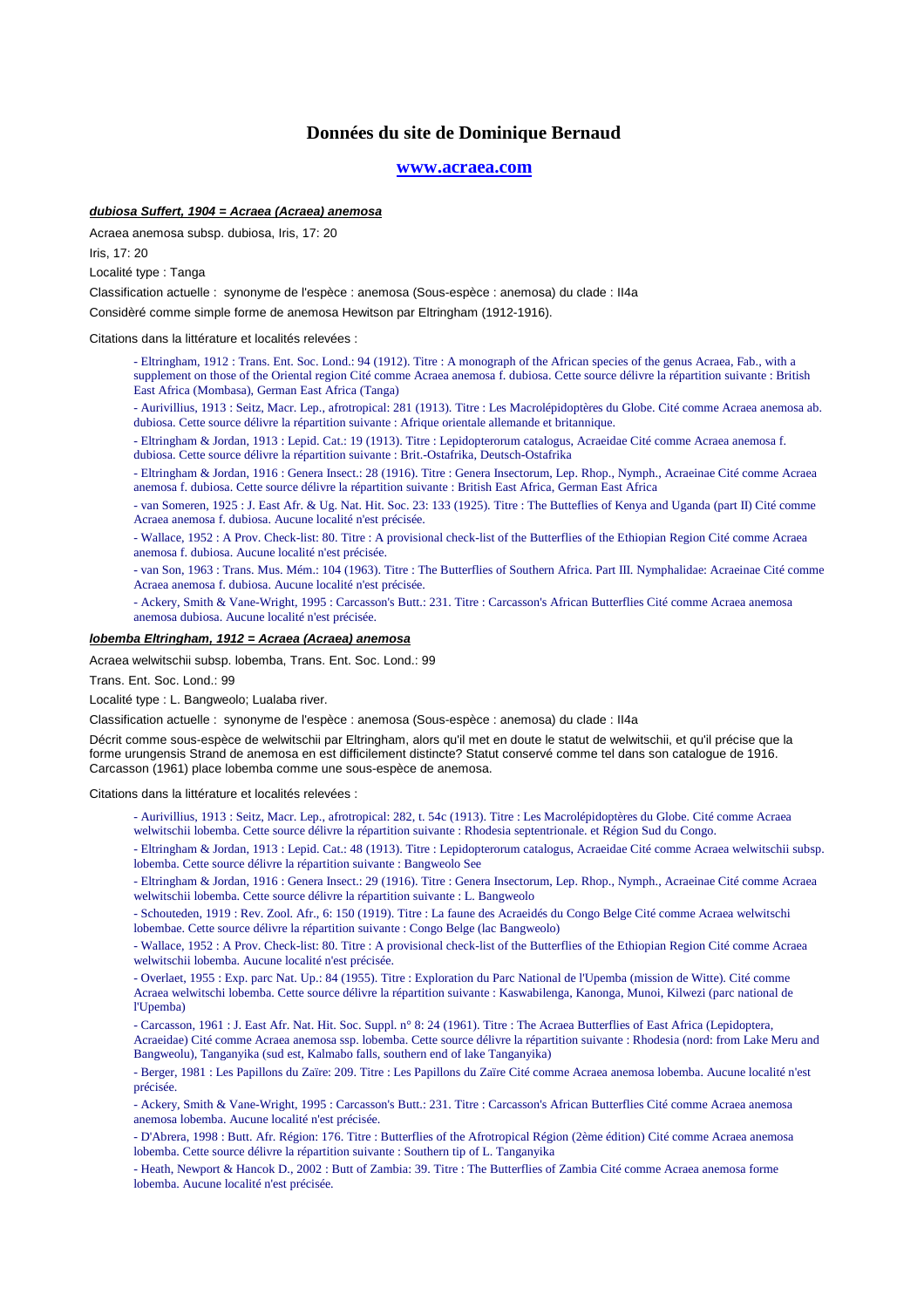#### **www.acraea.com**

#### **lutea Riley, 1921 = Acraea (Acraea) anemosa**

Acraea welwitschi subsp. lutea, Trans. Ent. Soc. Lond.: 244, pl. 5, fig. 7

Trans. Ent. Soc. Lond.: 244, pl. 5, fig. 7

Localité type : N. W Rhodesia (Mutema's in the Lukanga valley, Kashitu)

Classification actuelle : synonyme de l'espèce : anemosa (Sous-espèce : anemosa) du clade : II4a

Décrit comme proche de lobemba

Citations dans la littérature et localités relevées :

- Wallace, 1952 : A Prov. Check-list: 80. Titre : A provisional check-list of the Butterflies of the Ethiopian Region Cité comme Acraea welwitschii lutea. Aucune localité n'est précisée.
- Ackery, Smith & Vane-Wright, 1995 : Carcasson's Butt.: 231. Titre : Carcasson's African Butterflies Cité comme Acraea anemosa anemosa lutea. Aucune localité n'est précisée.

#### **macrosticta Storace, 1949 = Acraea (Acraea) anemosa**

Acraea anemosa macrosticta, Ann. Mus. Civ. Stor. Nat., 64: 25

Ann. Mus. Civ. Stor. Nat., 64: 25

Localité type : Somali: entrambi di Ola Uagèr

Classification actuelle : synonyme de l'espèce : anemosa (Sous-espèce : anemosa) du clade : II4a

Décrit comme forma somala: sous-espèce ?

Citations dans la littérature et localités relevées :

- Ackery, Smith & Vane-Wright, 1995 : Carcasson's Butt.: 231. Titre : Carcasson's African Butterflies Cité comme Acraea anemosa anemosa macrosticha. Aucune localité n'est précisée.

#### **mosana Suffert, 1904 = Acraea (Acraea) anemosa**

Acraea anemosa subsp. mosana, Iris, 17: 20

Iris, 17: 20

#### Localité type : Aucune

Classification actuelle : synonyme de l'espèce : anemosa (Sous-espèce : anemosa) du clade : II4a

Décrit sur une forme originale du Muséum de Berlin (sans localité ?). Le statut de sous-espèce attribué par Suffert ne peut-être que douteux. Rangé par Eltringham (1912-1916) comme simple forme.

Citations dans la littérature et localités relevées :

- Eltringham, 1912 : Trans. Ent. Soc. Lond.: 94 (1912). Titre : A monograph of the African species of the genus Acraea, Fab., with a supplement on those of the Oriental region Cité comme Acraea anemosa f. mosana. Aucune localité n'est précisée.
- Aurivillius, 1913 : Seitz, Macr. Lep., afrotropical: 281 (1913). Titre : Les Macrolépidoptères du Globe. Cité comme Acraea anemosa ab.
- mosana. Aucune localité n'est précisée.

- Eltringham & Jordan, 1913 : Lepid. Cat.: 19 (1913). Titre : Lepidopterorum catalogus, Acraeidae Cité comme Acraea anemosa f. mosana. Aucune localité n'est précisée.

- Eltringham & Jordan, 1916 : Genera Insect.: 28 (1916). Titre : Genera Insectorum, Lep. Rhop., Nymph., Acraeinae Cité comme Acraea anemosa f. mosana. Aucune localité n'est précisée.
- Wallace, 1952 : A Prov. Check-list: 80. Titre : A provisional check-list of the Butterflies of the Ethiopian Region Cité comme Acraea anemosa f. mosana. Aucune localité n'est précisée.
- van Son, 1963 : Trans. Mus. Mém.: 103 (1963). Titre : The Butterflies of Southern Africa. Part III. Nymphalidae: Acraeinae Cité comme Acraea anemosa f. mosana. Aucune localité n'est précisée.
- Ackery, Smith & Vane-Wright, 1995 : Carcasson's Butt.: 231. Titre : Carcasson's African Butterflies Cité comme Acraea anemosa anemosa mosana. Aucune localité n'est précisée.

- Pennington, 1997 : Pennington's Butterflies: 56. Titre : Pennington's Butterflies - Family Acraeidae Cité comme Acraea anemosa f. mosana. Aucune localité n'est précisée.

### **nivea Riley, 1921 = Acraea (Acraea) anemosa**

Acraea welwitschi subsp. nivea, Trans. Ent. Soc. Lond.: 245, pl. 5, fig. 8

Trans. Ent. Soc. Lond.: 245, pl. 5, fig. 8

Localité type : N.W. Rhodesia (Solwezi)

Classification actuelle : synonyme de l'espèce : anemosa (Sous-espèce : anemosa) du clade : II4a

Citations dans la littérature et localités relevées :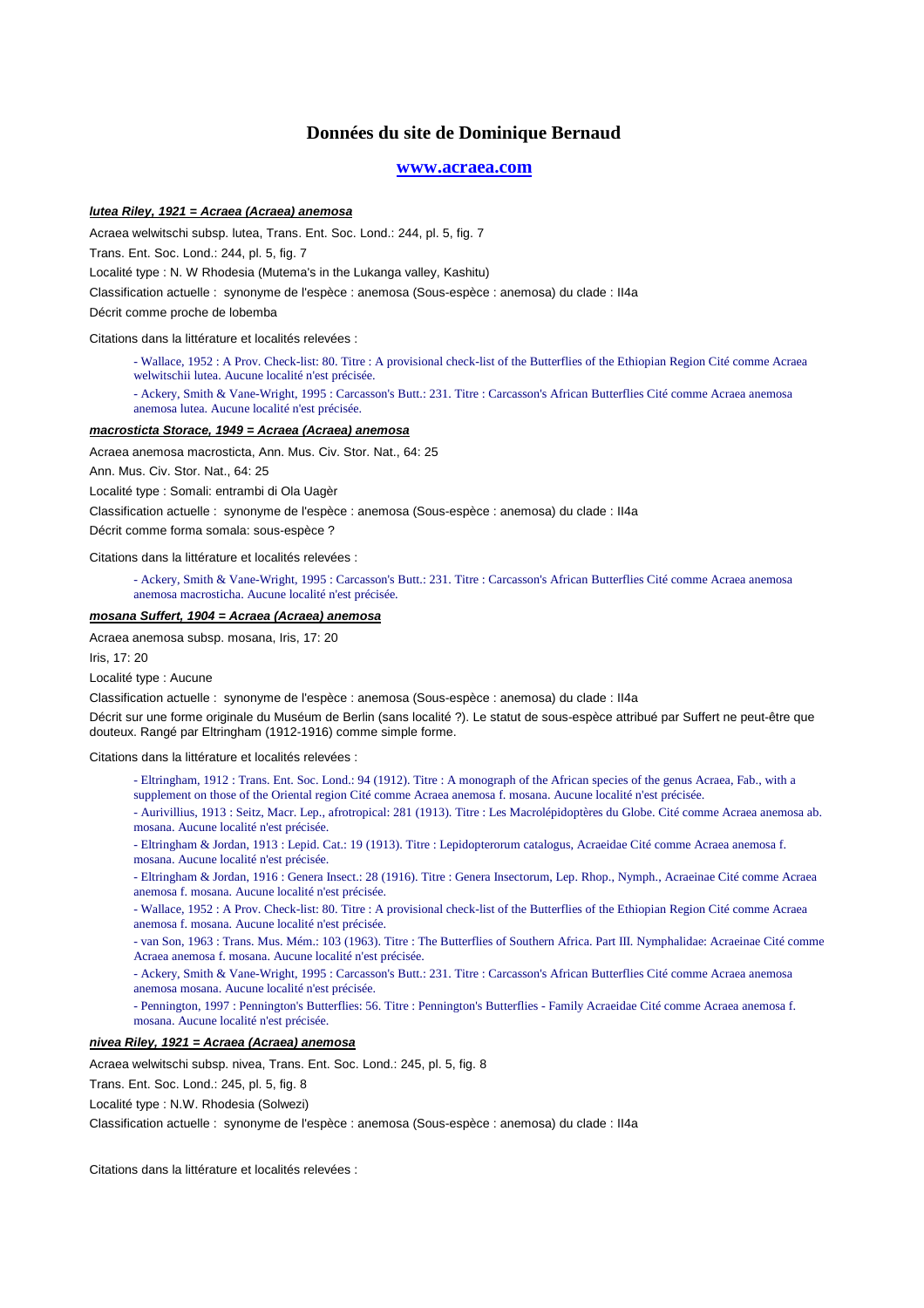#### **www.acraea.com**

- Wallace, 1952 : A Prov. Check-list: 80. Titre : A provisional check-list of the Butterflies of the Ethiopian Region Cité comme Acraea welwitschii nivea. Aucune localité n'est précisée.

- Ackery, Smith & Vane-Wright, 1995 : Carcasson's Butt.: 231. Titre : Carcasson's African Butterflies Cité comme Acraea anemosa anemosa nivea. Aucune localité n'est précisée.

#### **welwitschii Rogenhofer, 1892 = Acraea (Acraea) anemosa**

Acraea (Telchinia) welwitschii, Verh. Ges. Wien, 42: 573-4, fig. 1

Verh. Ges. Wien, 42: 573-4, fig. 1

Localité type : Angola, Africa occidentalis

Classification actuelle : synonyme de l'espèce : anemosa (Sous-espèce : anemosa) du clade : II4a

Décrit par l'auteur sur la base d'une différence dans les sphragis entre ce taxon et anemosa! Aurivillius (1898), bien que reprenant welwitschii comme bonne espèce, émet des doutes sur sa validité (varieté d'anemosa Hewitson). Neave le considère comme une bonne espèce en 1910 et décrit en détail le mâle en précisant que les armatures génitales sont proches de anemosa. Eltringham suit cette position (1912-1916) en émettant des doutes sérieux (1912) mais en créant des sous-espèce difficilement distinguable des formes antérieurement décrites (!). Eltringham classe donc naturellement ce taxon dans son groupe V. Overlaet (1955) classe welwitschi comme une bonne espèce. Carcasson (1961) en fait un synonyme. Van Son (1963) confirme cette position. Welwitschii est considèré aujourd'hui comme un synonyme de anemosa.

Citations dans la littérature et localités relevées :

- Aurivillius, 1898 : Rhop. Aeth.: 91, f. 10 (1898). Titre : Rhopalocera Aethiopica, Stockholm. Die Tagfalter des aethiopischen faunengebietes. Cité comme Acraea welwitschii. Cette source délivre la répartition suivante : Angola

- Neave, 1910 : Proc. Zool. Soc. Lond.: 12, t. 1, f. 2 (1910). Titre : Zoological collections from Northern Rhodesia and adjacent territories: Lepidoptera Rhopalocera. Cité comme Acraea welwitschi. Cette source délivre la répartition suivante : Upper Kafue River, N.W. Rhodesia, Katanga, Lulalaba river, Lubudi river, Lake Bangweolo district, Kalungwisi and Lofu river valleys

- Eltringham, 1912 : Trans. Ent. Soc. Lond.: 97, t. 8, f. 7, t. 2, f. 4, 5 (1912). Titre : A monograph of the African species of the genus Acraea, Fab., with a supplement on those of the Oriental region Cité comme Acraea welwitschii. Cette source délivre la répartition suivante : Angola (Loanda, Ceramba, Bange Ngola, Bumba)

- Aurivillius, 1913 : Seitz, Macr. Lep., afrotropical: 281, t. 54d, 60g (1913). Titre : Les Macrolépidoptères du Globe. Cité comme Acraea welwitschii. Cette source délivre la répartition suivante : Angola.

- Eltringham & Jordan, 1913 : Lepid. Cat.: 48 (1913). Titre : Lepidopterorum catalogus, Acraeidae Cité comme Acraea welwitschii. Cette source délivre la répartition suivante : Angola

- Eltringham & Jordan, 1916 : Genera Insect.: 28 (1916). Titre : Genera Insectorum, Lep. Rhop., Nymph., Acraeinae Cité comme Acraea welwitschii. Cette source délivre la répartition suivante : Angola

- Schouteden, 1927 : Rev. Zool. Afric., 14: 309 (1926). Titre : Contribution à l'étude des Lépidoptères Rhopalocères du Katanga Cité comme Acraea welwitschi. Cette source délivre la répartition suivante : Katanga: Lubudi, Lualaba

- Wallace, 1952 : A Prov. Check-list: 80. Titre : A provisional check-list of the Butterflies of the Ethiopian Region Cité comme Acraea welwitschii. Aucune localité n'est précisée.

- Carcasson, 1961 : J. East Afr. Nat. Hit. Soc. Suppl. n° 8: 24 (1961). Titre : The Acraea Butterflies of East Africa (Lepidoptera, Acraeidae) Cité comme =Acraea anemosa. Aucune localité n'est précisée.

- van Son, 1963 : Trans. Mus. Mém.: 103 (1963). Titre : The Butterflies of Southern Africa. Part III. Nymphalidae: Acraeinae Cité comme =Acraea anemosa. Aucune localité n'est précisée.

- Berger, 1981 : Les Papillons du Zaïre: 209. Titre : Les Papillons du Zaïre Cité comme Acraea welwitschii. Aucune localité n'est précisée. - Ackery, Smith & Vane-Wright, 1995 : Carcasson's Butt.: 231. Titre : Carcasson's African Butterflies Cité comme Acraea anemosa anemosa welwitschii. Aucune localité n'est précisée.

- Heath, Newport & Hancok D., 2002 : Butt of Zambia: 39. Titre : The Butterflies of Zambia Cité comme Acraea anemosa forme welwitschii. Aucune localité n'est précisée.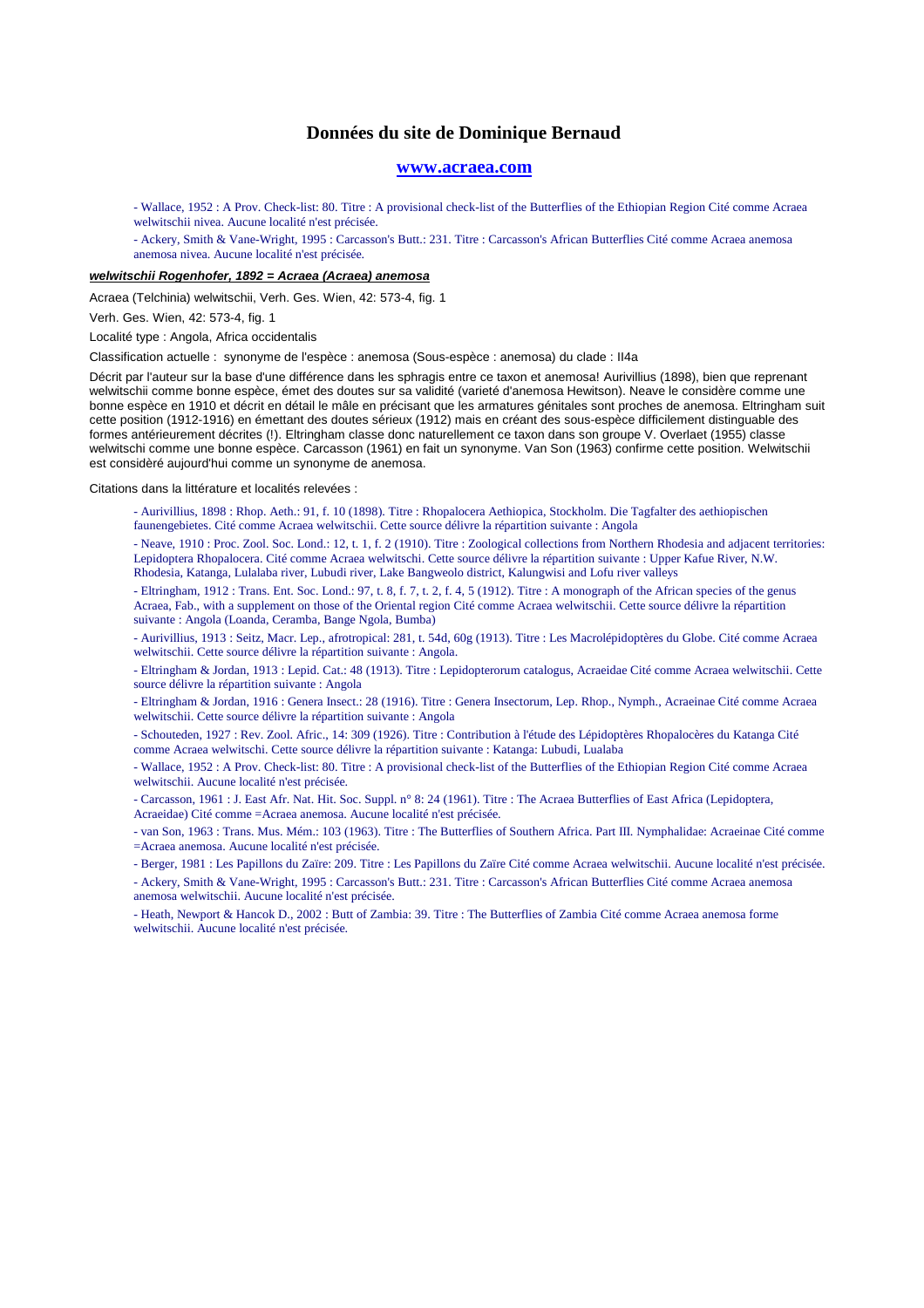

anemosa mâle verso, Vwaza Marsh (Malawi).jpg anemosa



anemosa femelle, Gowati (Malawi) RM.jpg anemosa



anemosa mâle, Blantyre (Malawi) RM.jpg anemosa



anemosa mâle, Mpatumanga - Shire river (Malawi) RM.jpg anemosa



anemosa



anemosa, Galana river, Kenya.jpg anemosa

anemosa mâle, Vwaza Marsh (Malawi).jpg anemosa



anemosa, verso, Chikweta, Mahenge, Tanzanie MNHN (Cat EB).jpg anemosa



anemosa mâle, Chikwawa (Malawi).jpg anemosa



anemosa femelle, Rumphi - Thumbi school (Malawi) RM.jpg anemosa



anemosa, mâle, verso, Dodoma, Tanzanie, 56.JPG anemosa



anemosa, Mpanda, Tanzanie Bernaud (Cat EB).jpg anemosa



anemosa, Mpanda, Tanzanie MNHN (Cat EB).jpg anemosa



anemosa alboradiata, Victoria falls, Zimbabwe MNHN (Cat EB).jpg alboradiata



anemosa, mâle, recto, Dodoma, Tanzanie, 56.JPG anemosa



anemosa femelle, Vwaza Marsh (Malawi).jpg